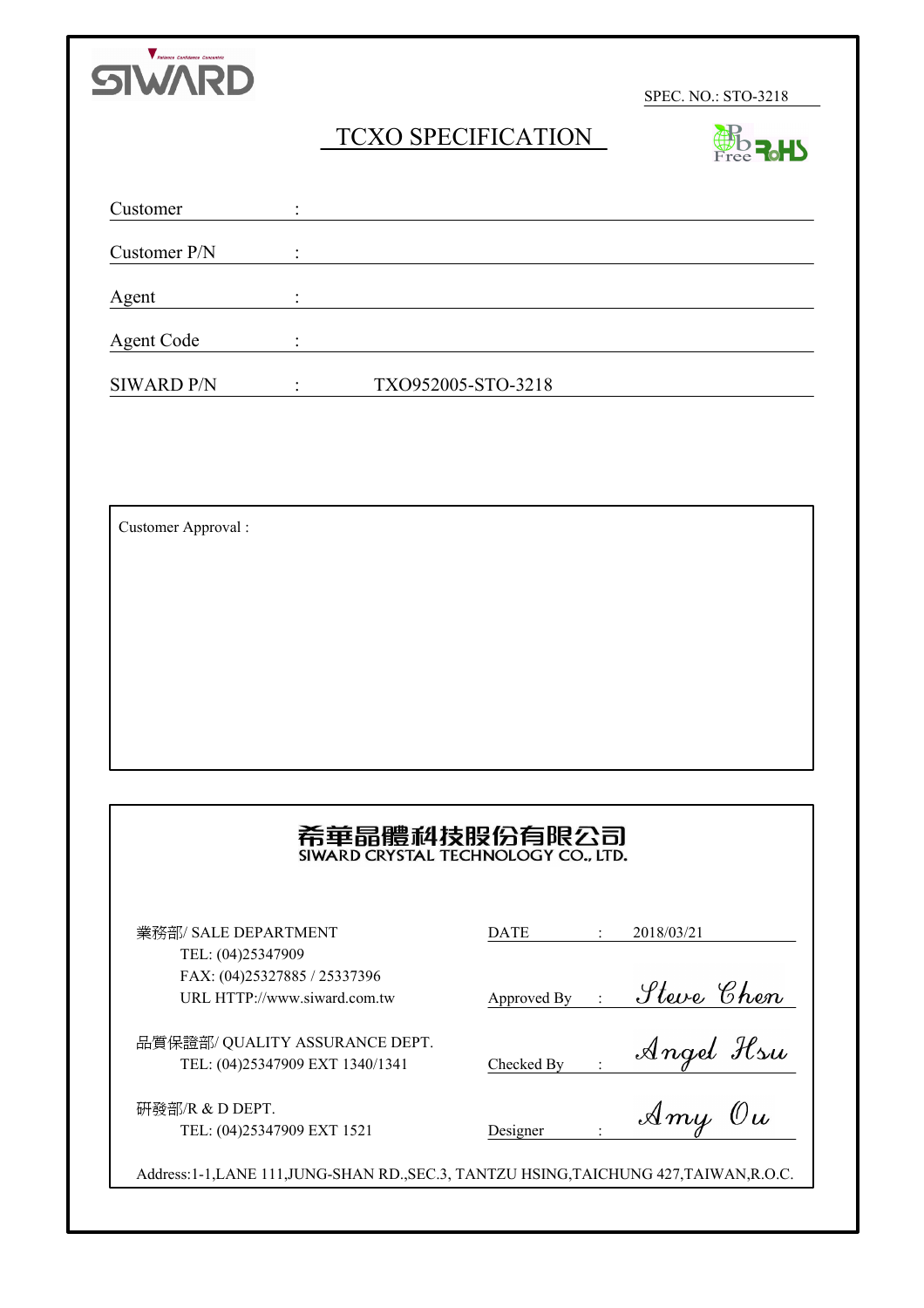

SPEC. NO.: STO-3218

| New Publication<br>Angel Hsu<br>2009/10/15<br>Amy Ou<br>$\boldsymbol{1}$<br>$\sqrt{2}$<br>MODIFY Supply Voltage(103K0910-003)<br>Amy Ou<br>Angel Hsu<br>2009/10/27<br>MODIFY Dimension & Drawing NO.,<br>Angel Hsu<br>$\mathfrak{Z}$<br>Amy Ou<br>2010/03/10<br>Absolute Maximum Ratiings(Supply Voltage)(103K1002-002)<br>MODIFY Supply Voltage(103K1411-001)<br>Steve Chen<br>2014/11/28<br>Amy Ou<br>$\overline{4}$<br>Angel Hsu<br>MODIFY Frequency Drift(103K1605-001)<br>2016/05/25<br>Amy Ou<br>$\mathfrak{S}$<br>MODIFY Supply Voltage(min)(103K1704-003)<br>2017/04/19<br>Amy Ou<br>Angel Hsu<br>$\sqrt{6}$ |
|----------------------------------------------------------------------------------------------------------------------------------------------------------------------------------------------------------------------------------------------------------------------------------------------------------------------------------------------------------------------------------------------------------------------------------------------------------------------------------------------------------------------------------------------------------------------------------------------------------------------|
|                                                                                                                                                                                                                                                                                                                                                                                                                                                                                                                                                                                                                      |
|                                                                                                                                                                                                                                                                                                                                                                                                                                                                                                                                                                                                                      |
|                                                                                                                                                                                                                                                                                                                                                                                                                                                                                                                                                                                                                      |
|                                                                                                                                                                                                                                                                                                                                                                                                                                                                                                                                                                                                                      |
|                                                                                                                                                                                                                                                                                                                                                                                                                                                                                                                                                                                                                      |
|                                                                                                                                                                                                                                                                                                                                                                                                                                                                                                                                                                                                                      |
|                                                                                                                                                                                                                                                                                                                                                                                                                                                                                                                                                                                                                      |
|                                                                                                                                                                                                                                                                                                                                                                                                                                                                                                                                                                                                                      |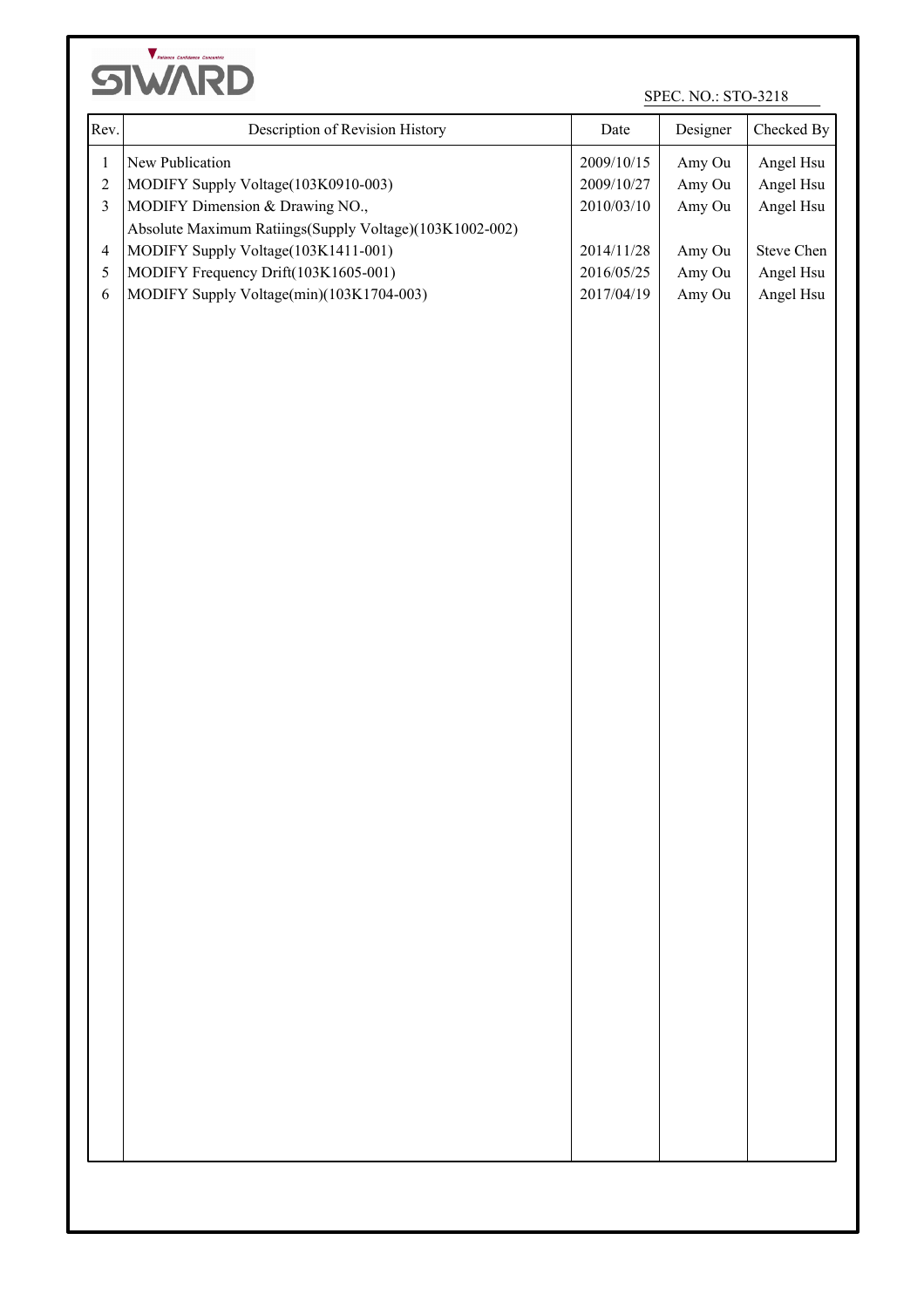

SPEC. NO.: STO-3218

# TCXO SPECIFICATION

- 1. Description : Temperature Compensated Crystal Oscillator 2. Center Frequency : 26.000000 MHz 3. Dimension & Drawing No. : STO-2520A; TCO-019
- 4. Packing Style : TP-131
- 5. Measurement Circuit :

#### 6. Absolute Maximum Ratings :

| Item                | Symbol      | Rating      | Unit   | Condition |
|---------------------|-------------|-------------|--------|-----------|
| Supply Voltage      | Vcc         | $-0.3$ to 6 |        |           |
| Storage Temperature | <b>Tstg</b> | $-40$ to 85 | $\sim$ |           |

#### 7. Electrical Characteristics :

[1] Operating Conditions :

| Item                  | Symbol | MIN.  | TYP. | MAX. | Unit         | Condition |
|-----------------------|--------|-------|------|------|--------------|-----------|
| Supply Voltage        | Vcc    | 1.62  |      | 3.3  | $\mathbf{V}$ |           |
| Operating Temp. Range | Topt   | $-30$ |      | 85   | $\sim$       |           |
| Load(Impedance)       | R      |       | 10   |      | ΚΩ           |           |
| Load(Capacitance)     |        |       | 10   |      | pF           |           |

\* No Tri-state(no standby function)

[2] Frequency Stability :

| Item                             | Symbol | MIN.   | TYP. | MAX.          | Unit                                    | Condition                                       |
|----------------------------------|--------|--------|------|---------------|-----------------------------------------|-------------------------------------------------|
| Vs. Temperature                  | dF/F25 | $-0.5$ |      | 0.5           | ppm                                     |                                                 |
| Vs. Supply Voltage               | dF/F25 | $-0.2$ |      | 0.2           | ppm                                     |                                                 |
| Vs. Load                         | dF/F25 | $-0.2$ |      | 0.2           | ppm                                     |                                                 |
| Vs. Aging                        | dF/F25 | $-1$   |      |               | ppm                                     | PER YEAR (AT $25^{\circ}C \pm 5^{\circ}C$ )     |
| Frequency tolerance after reflow | dF/Fo  | $-2$   |      | $\mathcal{L}$ | ppm                                     | Sixty minutes after 2 times reflow              |
| Temperature slope                |        | $-0.1$ |      | 0.1           | $ppm\textdegree$                        | @-20°C $\sim$ +75°C                             |
| Temperature slope                |        | $-0.3$ |      | 0.3           | $ppm$ <sup><math>\degree</math></sup> C | $@-30^{\circ}\text{C} \sim +85^{\circ}\text{C}$ |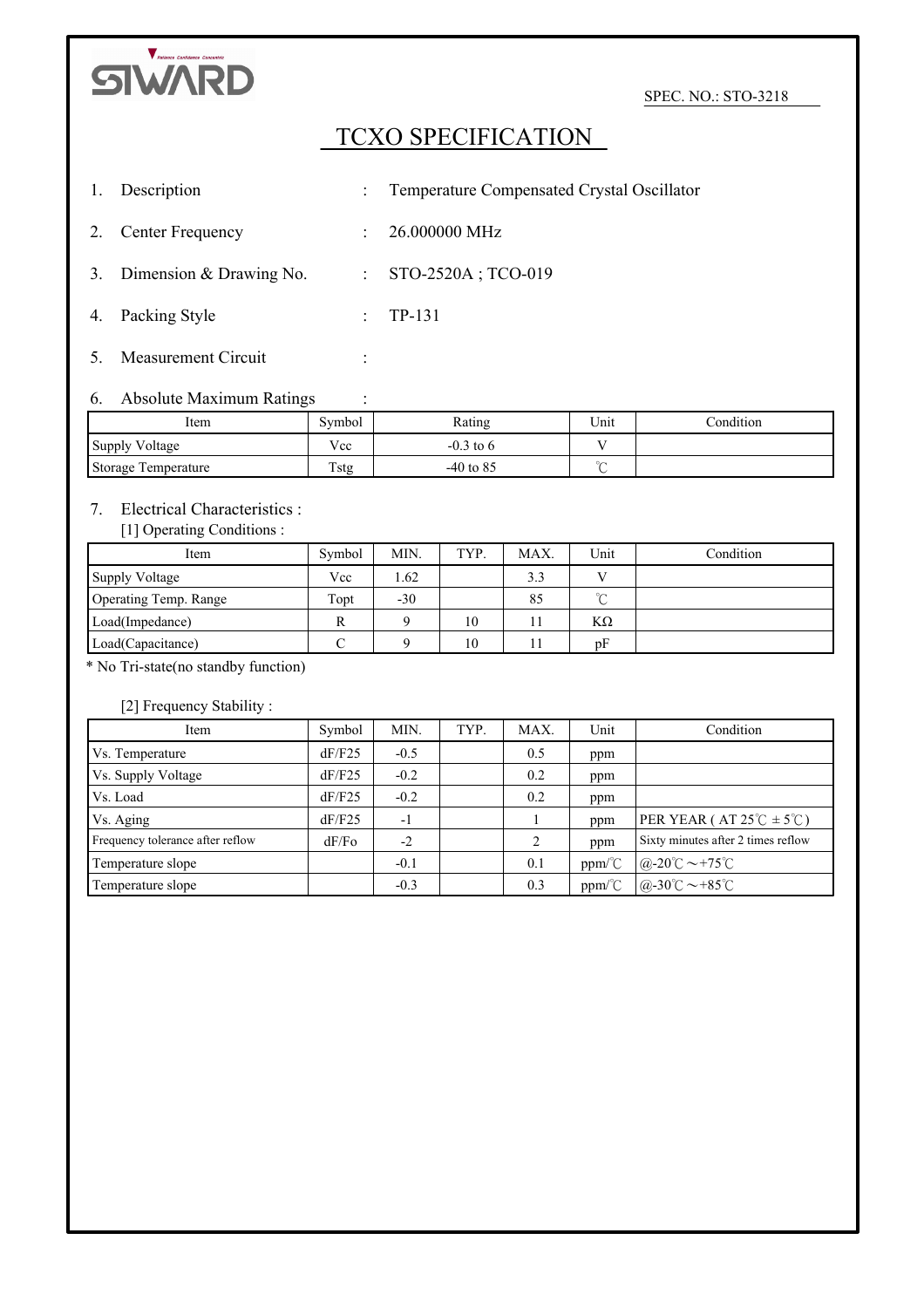

I.

SPEC. NO.: STO-3218

[3] Frequency Adjustment :

| Item | 1ho. | -- | M | - -<br>.<br><br>$ -$ | וחו<br>_ _ _ _ _ |
|------|------|----|---|----------------------|------------------|

[4] Electrical Performance :

| Item                       | Symbol | MIN. | TYP.   | MAX. | Unit          | Condition                           |
|----------------------------|--------|------|--------|------|---------------|-------------------------------------|
| Output Waveform            |        |      |        |      |               | Clipped Sine                        |
| <b>Current Consumption</b> | Icc    |      |        | 1.5  | mA            |                                     |
| Output Level Clipped Sine  | $Vp-p$ | 0.8  |        |      | V             |                                     |
| Duty Cycle                 | D.C    | 40   | 50     | 60   | $\frac{0}{0}$ |                                     |
| <b>Start Time</b>          |        |      |        | 2.5  | mS            | @ 90% of Vp-p, within $\pm 1.0$ ppm |
| Harmonic                   |        |      |        | $-7$ | dBc           |                                     |
| Phase Noise                | C/N    |      | $-70$  |      | dBc/Hz        | $\omega$ 10Hz                       |
| Phase Noise                | C/N    |      | $-105$ |      | dBc/Hz        | $\omega$ 100Hz                      |
| Phase Noise                | C/N    |      | $-130$ |      | dBc/Hz        | $@$ 1KHz                            |
| Phase Noise                | C/N    |      | $-145$ |      | dBc/Hz        | @ 10KHz                             |
| Frequency Drift            |        |      |        | 10   | ppb/sec       | @ 0.1 °C / s (-30 °C to 85 °C)      |

dF/Fo: Frequency Deviation Refer to Center Frequency

dF/F25: Frequency Deviation Refer to 25  $\degree$ C Frequency

#### 8. Marking : Laser

 $*Y=Last 1$  digit of year, M=Month(Ex: CE=May 2003) Year: A=1 B=2 C=3 D=4 E=5 F=6 G=7 H=8 J=9 K=0 Month:A=1 B=2 C=3 D=4 E=5 F=6 G=7 H=8 J=9 K=10 L=11 M=12 XXXXXXX: Internal code



#### 9. Remark :

\*The component complies with Moisture Sensitivity Level 1 defined on JEDEC J-STD-020 standard. \*Lead Free,RoHS Compliant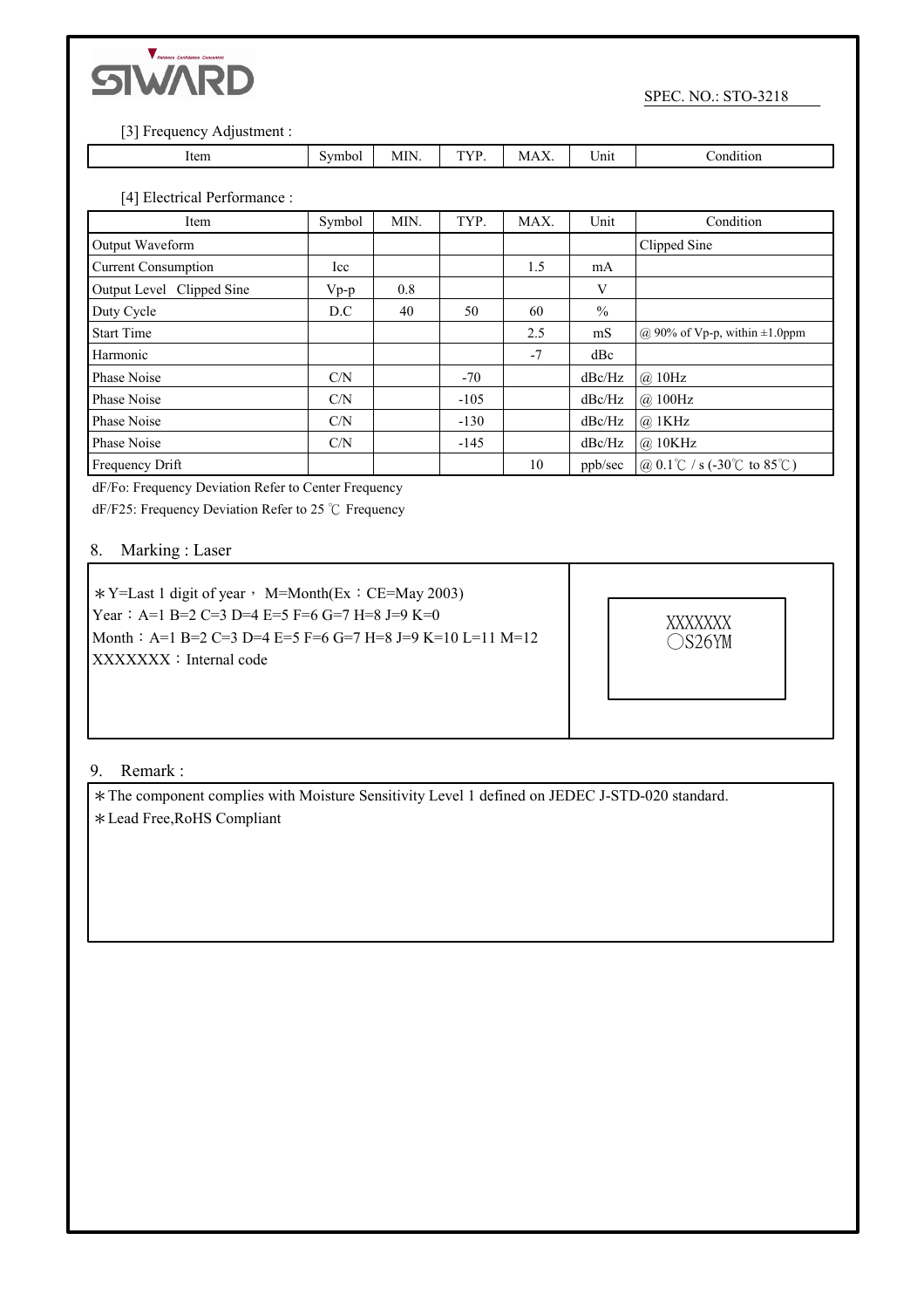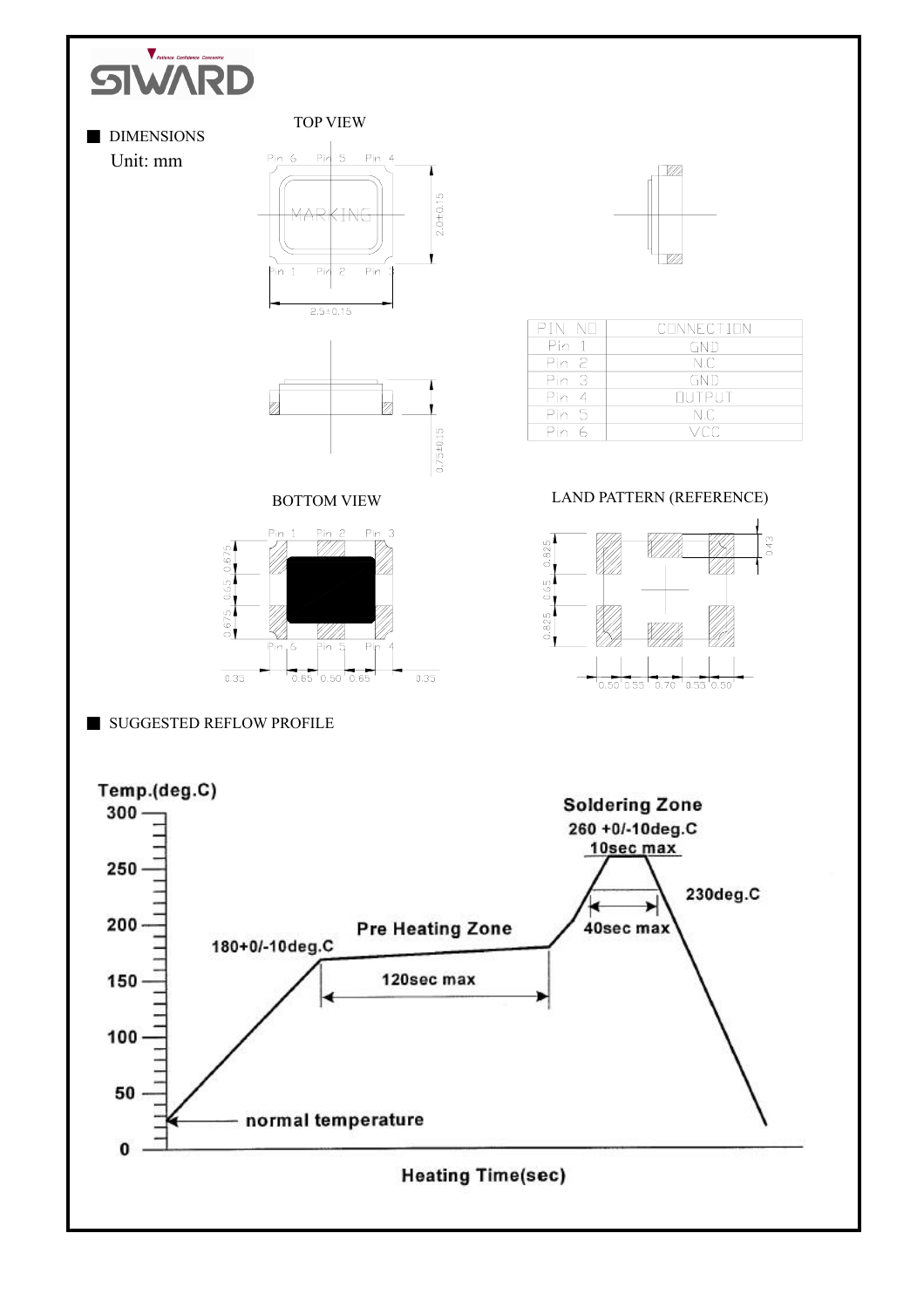

## **RELIABILITY SPECIFICATION**

REFER TO JIS C 6710

### 1. ENVIRONMENTAL PERFORMANCE

| <b>ITEM</b>            |                                             | <b>CONDITION</b>                                                        |
|------------------------|---------------------------------------------|-------------------------------------------------------------------------|
| <b>LAGING ON POWER</b> | TEMPERATURE:85±2℃ TIME:96H±2H.              |                                                                         |
|                        |                                             | VOLTAGE: SUPPLY VOLTAGE Vcc MEASURE UNDER THE                           |
|                        | STABILIZED THE ENVIRONMENT.                 |                                                                         |
| 2. COLD                | STORED AT $-40\pm2\degree$ FOR 96 $\pm2H$ . |                                                                         |
|                        | THEN 25±2℃ OVER 2H BEFORE TESTING.          |                                                                         |
| 4. DAMP HEAT           |                                             | STORED AT $60\pm2\degree$ C AND HUMIDITY 90 $\sim$ 95% FOR 96 $\pm2$ H. |
|                        | THEN 25±2°C OVER 2H BEFORE TESTING.         |                                                                         |
| 4. TEMPERATURE CYCLE   |                                             | THE OSC UNIT SHALL BE SUBJECTED TO 100 SUCCESSIVE                       |
|                        |                                             | CHANGE OF TEMPERATURE CYCLES, THEN 25±2℃ OVER 2H                        |
|                        |                                             | BEFORE TESTING, EACH CYCLE AS BELLOW:                                   |
|                        | TEMPERATURE                                 | <b>DURATION</b>                                                         |
|                        | 1. $-40+0/-6$ °C                            | 30±3 MINUTES                                                            |
|                        | $2.25^{\circ}$ C $\pm 2^{\circ}$ C          | $2\sim$ 3 MINUTES                                                       |
|                        | 3.85+4/-0 <sup>°</sup> C                    | 30±3 MINUTES                                                            |
|                        | 4. $25^{\circ}$ C $\pm 2^{\circ}$ C         | $2\sim$ 3 MINUTES                                                       |

#### 2. MECHANICAL PERFORMANCE

| <b>ITEM</b>                | <b>CONDITION</b>                                          |
|----------------------------|-----------------------------------------------------------|
| <b>5. SOLDER HEAT TEST</b> | ALL LEADS SHALL BE SOLDERED AT TEMPERATURE OF 350±5°C     |
|                            | FOR 5±1 SEC. USING A SOLDERING IRON.                      |
| 16. RESISTANCE TO          | REFLOW CHART AS ATTACH SHEET. TWICE PASS.                 |
| <b>SOLDERING HEAT</b>      |                                                           |
| 7. SEALING                 | MASS-SPECTROMETER-TYPE LEAK DETECTOR SHALL BE USED        |
|                            | TO MEASURE THE LEAKAGE RATE OF GAS THROUGH ANY            |
|                            | FAULTY SEAL.                                              |
| 18. VIBRATION              | 10 TO 55 TO 10Hz 1.5mm CONSTANT AMPLITUDE 1min. PERIOD X, |
|                            | Y, Z DIRECTION 2H EACH 6H TOTAL.                          |
| 9. FREE FALL               | A TEST PIECE (200g) MADE BY TEFLON IS DROPPED 3 CYCLES (1 |
|                            | CYCLE: 6 DIRECTIONS) FROM THE HEIGHT OF 150cm HARD        |
|                            | BOARD.                                                    |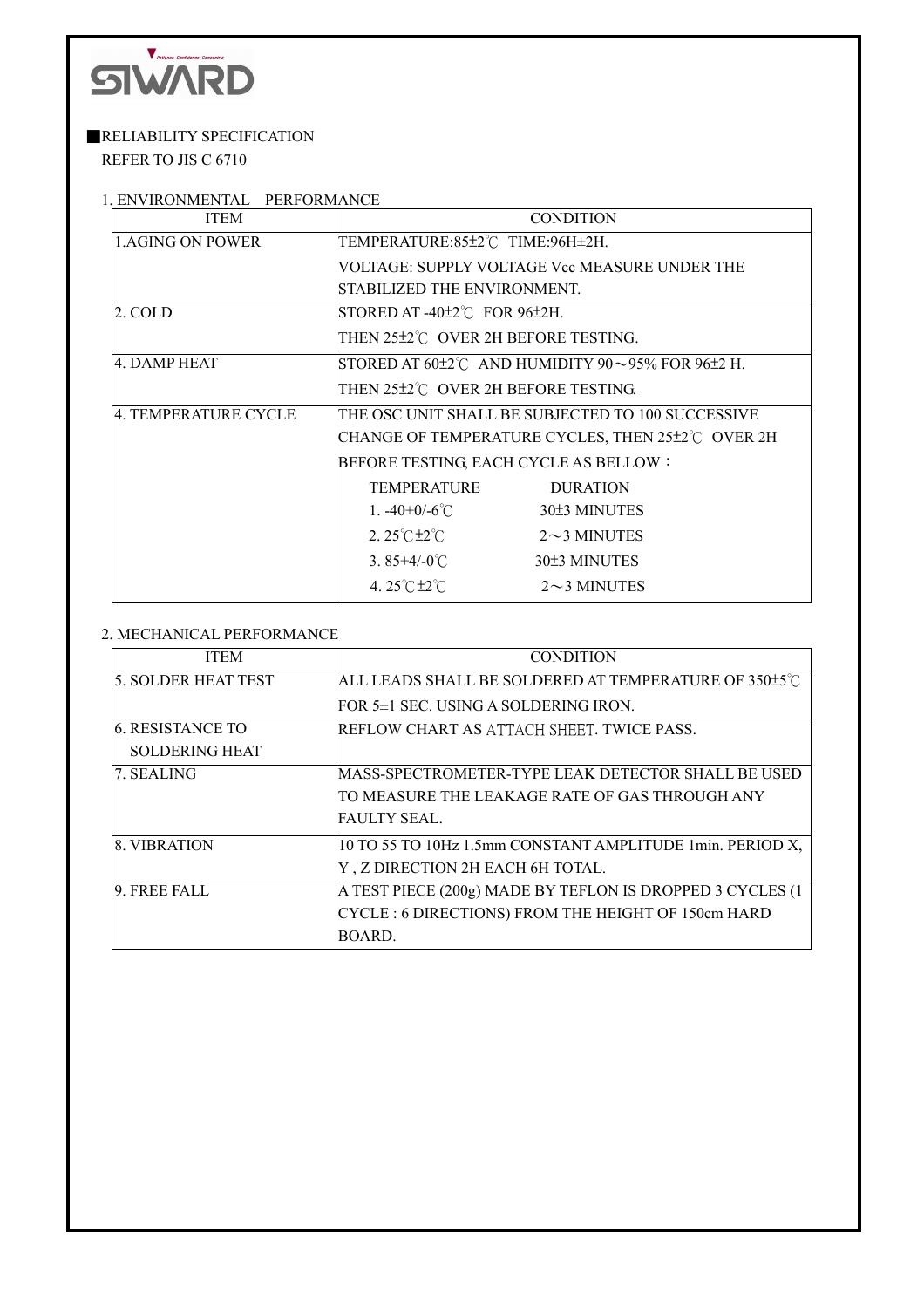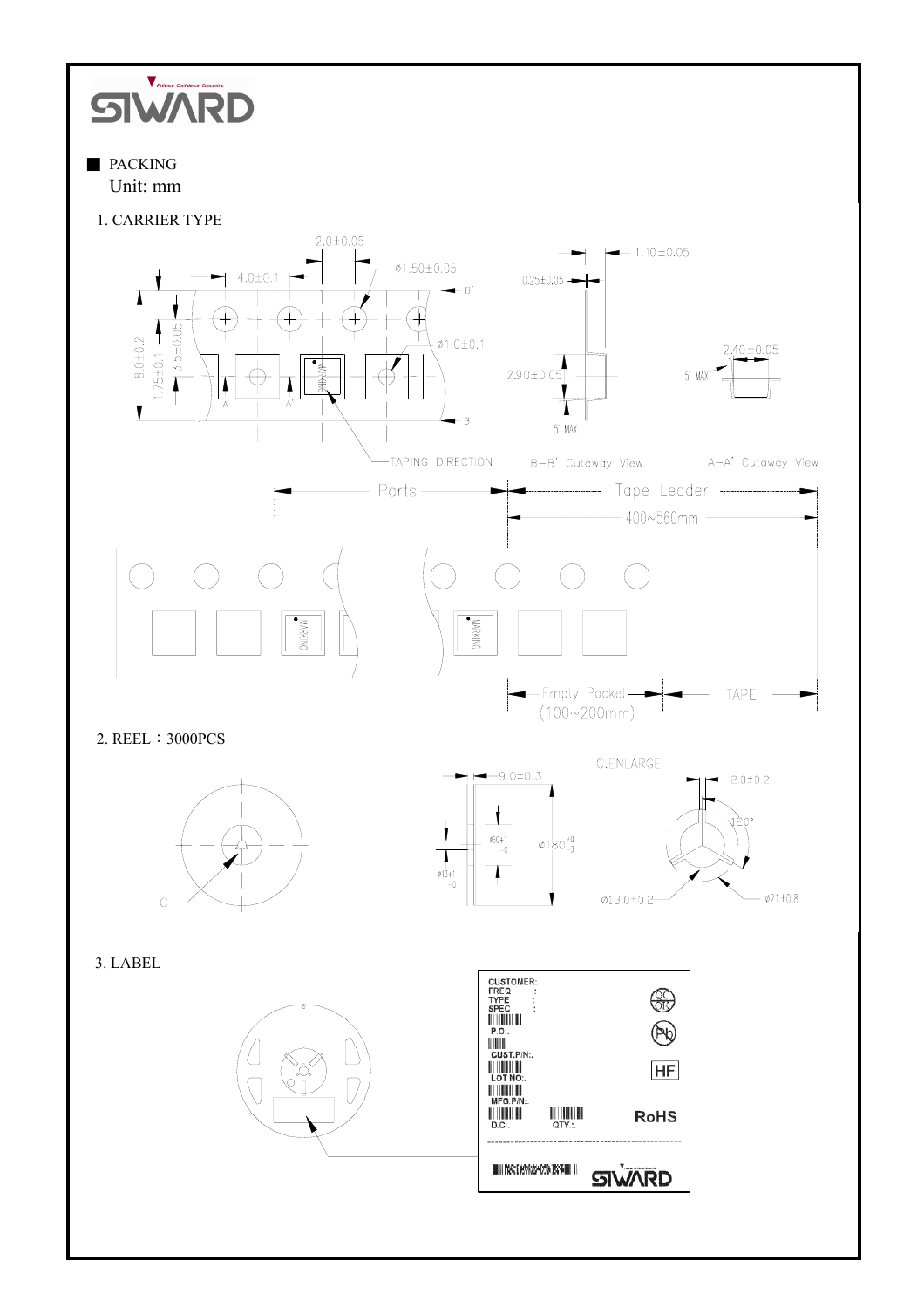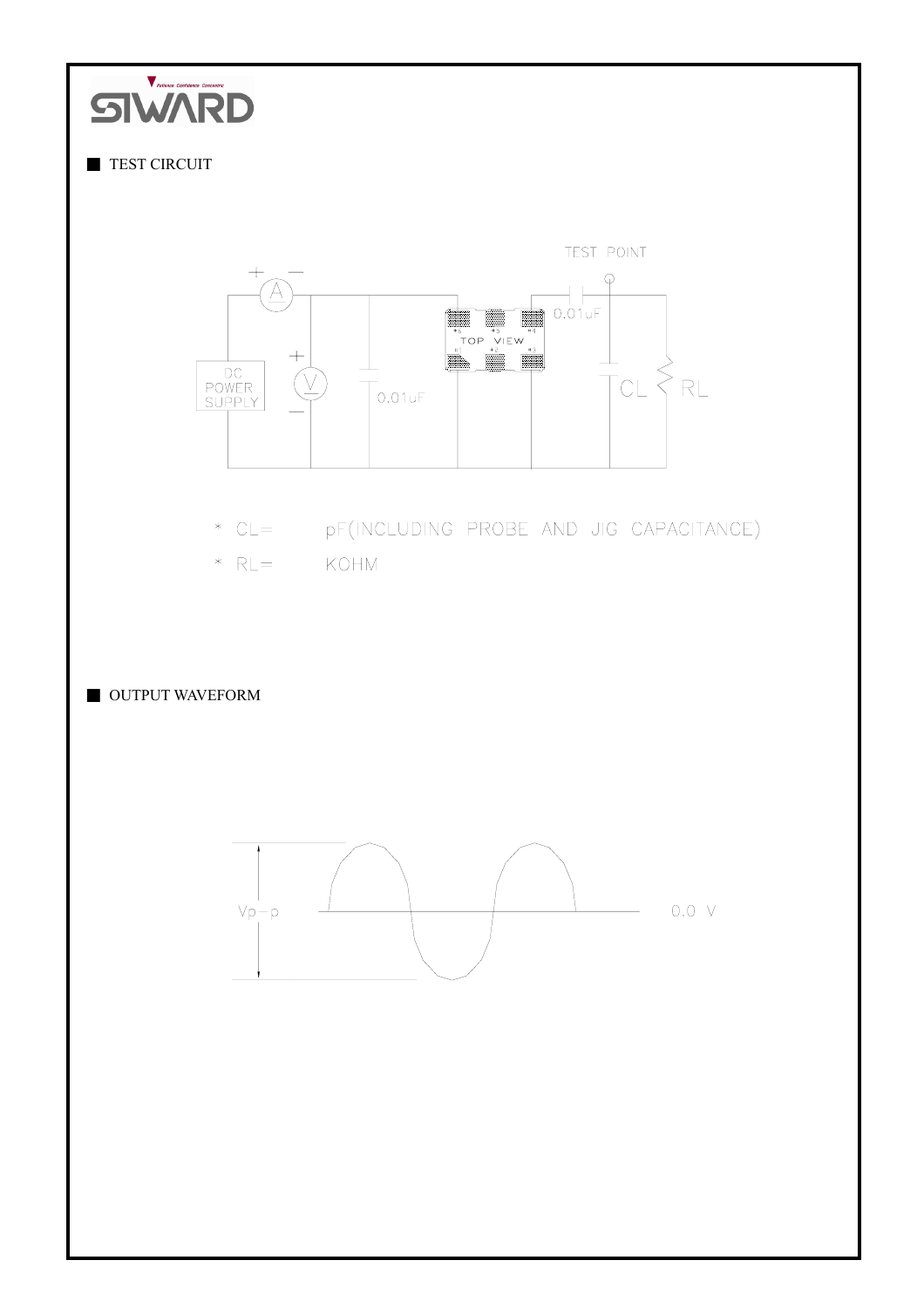

# **Handling Instructions**

Type Crystal oscillator (SMD, Seam weld type)

- 1. Cautions for Handling
	- a) Prevention against electrostatic breakdown

Your full attention to static electricity is still requested.

b) Direction

Before mounting the crystal oscillator on board, Please confirm the direction to make sure the GND terminal and the terminal of power supply are not taken wrongly.

2. Prevention against Vibration and Shock

While the product is being transported or mounted onto board, if undue shock and vibration exceeding the specification is put on, there is risk that the built-in crystal blank is broken.

When undue shock and vibration exceeding the specification is put on the product, please be sure to make confirmation of the product's characteristics.

3. Soldering

In order to assure the reliability of the crystal oscillator, please use the product under the recommended conditions.

## 4. Surface mounting

- a)This product is surface-mounting device.
	- So, Please pay attention to the following things.
- b)Extreme deformation of board may make pattern off, the electrode of terminals off and solder broken.

Full attention is requested especially when splitting the board with the oscillator mounted where the camber of the board occurs.

c)In case that automatic mounter is used, please choose the type with small shock generation and make confirmation of the shock before use.